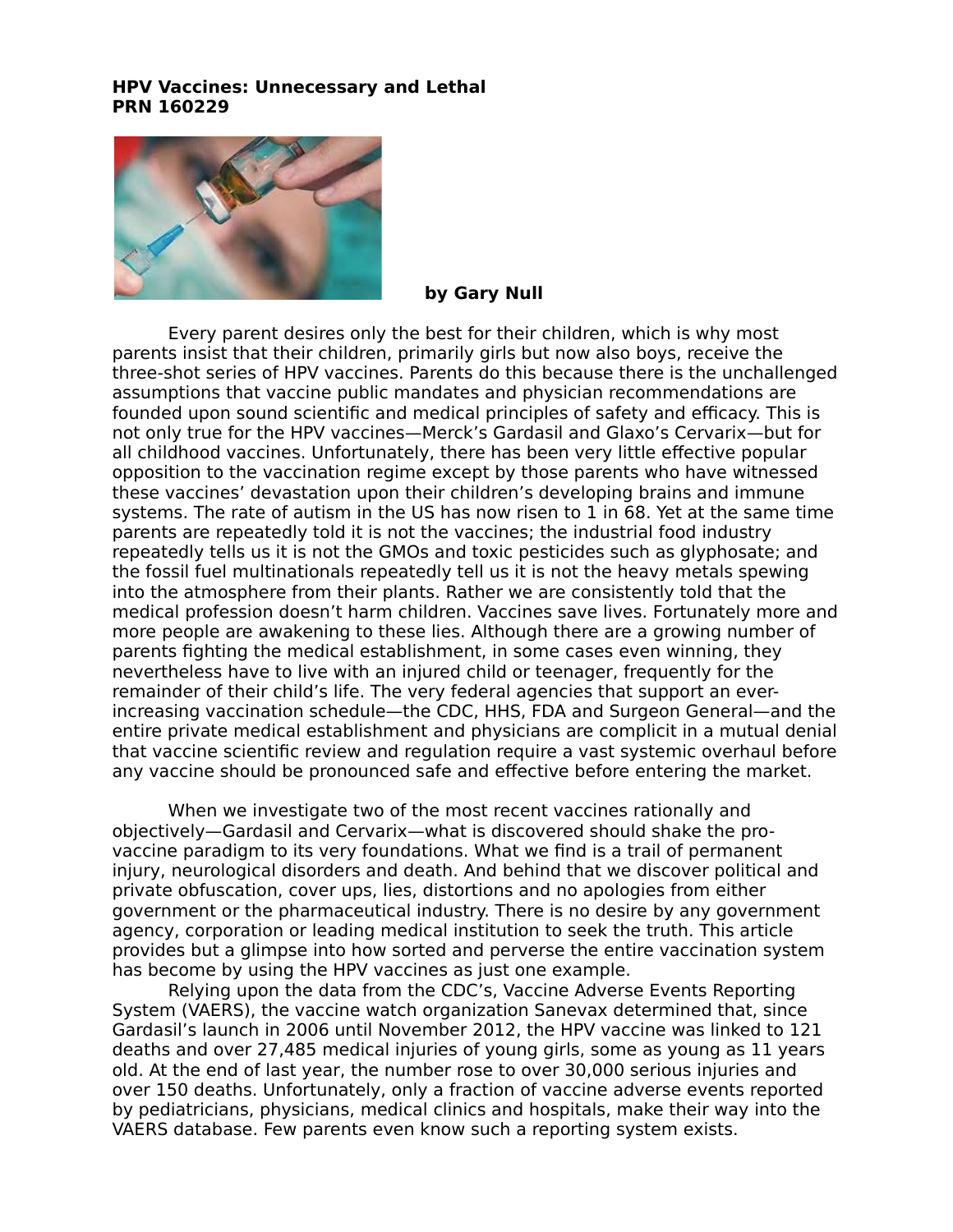Gardasil, the human papillomavirus vaccine produced by Merck, was brought to market with great fanfare, widely proclaimed as the first ever anti-cancer vaccine. Merck created a market for Gardasil out of thin air with deceptive and dishonest advertising,[1] and thereby planted fear in the mind of consumers: fear of an enormous, yet unknown health crisis, an invisible time bomb waiting to explode and harm women everywhere. Whereas most vaccines and drugs undergo several years of clinical testing, including human trials, prior to FDA approval, Gardasil was on FDA fast track approval and underwent a mere six months of trial research. When criticized for their aggressive marketing, Merck countered that they were performing a public service by raising awareness about the human papillomavirus and weren't selling anything.[2] Really?

This lie became public as Merck was caught lobbying the 50 states for mandatory Gardasil vaccination before it had even secured FDA approval![3] The fact is that there was never a need for Gardasil in the first place: regular Pap testing had already lowered the incidence of cervical cancer by 80% in the US to a few thousand cases a year and the vast majority of all HPV infections resolve of their own accord.[4]

But by lining the coffers of such groups as Women in Government (WIG), and, of course, the American Legislative Exchange Council (ALEC), Merck was able to influence legislation such that almost immediately after the vaccine was approved, it was part of the vaccine schedule recommended for all girls.[5] If it hadn't been for Governor Rick Perry's blunder of trying to mandate Gardasil for school attendance in Texas in the face of a huge conflict of interest and a \$50 million contribution to his presidential campaign, Gardasil might have gone even further.[6]

There is something deeply wrong with a giant pharmaceutical company spending hundreds of millions of dollars to manipulate women and influence legislation in order to generate a revenue stream of billions of dollars a year for themselves at the expense of a gullible public. What is wrong with Gardasil isn't just that it is unnecessary; Gardasil is possibly the most dangerous vaccine on the market, with the potential to injure, maim, or even kill the children who receive it.

The program of coercion to vaccinate every 11 to 26 year-old girl with Gardasil is relentless. This vaccine is given not just in doctor's offices, where doctors have been known to "fire" non-compliant patients, but in schools and colleges, where the pressure on girls and their parents to conform can be extreme. These institutions all have quotas — sometimes including financial rewards — and they are anxious to prove high rates of compliance.[7]

But there is no informed consent prior to vaccination, so most of these girls and their parents have no idea what they are risking by agreeing to vaccination with Gardasil. While Merck, the FDA, the CDC and the medical establishment all deny that there have been serious, life-altering adverse events associated with Gardasil, the fact is that compared with the mandated vaccines which are given with greater frequency, Gardasil still has the most adverse events reported to VAERS of any vaccine. And since reporting of adverse events is not mandatory in the US (although outbreaks of so-called vaccine-preventable illness are), it is likely that only 10% even get reported![8]

But what of the victims of Merck's war on cervical cancer? Alexis Wolf was a normal seventh grader in 2007. She had Type I diabetes, but had successfully learned how to give herself insulin shots and eventually graduated to an insulin pump, which she also mastered easily. Alexis made the honor roll for the first time that year, and was rewarded with a trip to Germany over the summer to visit her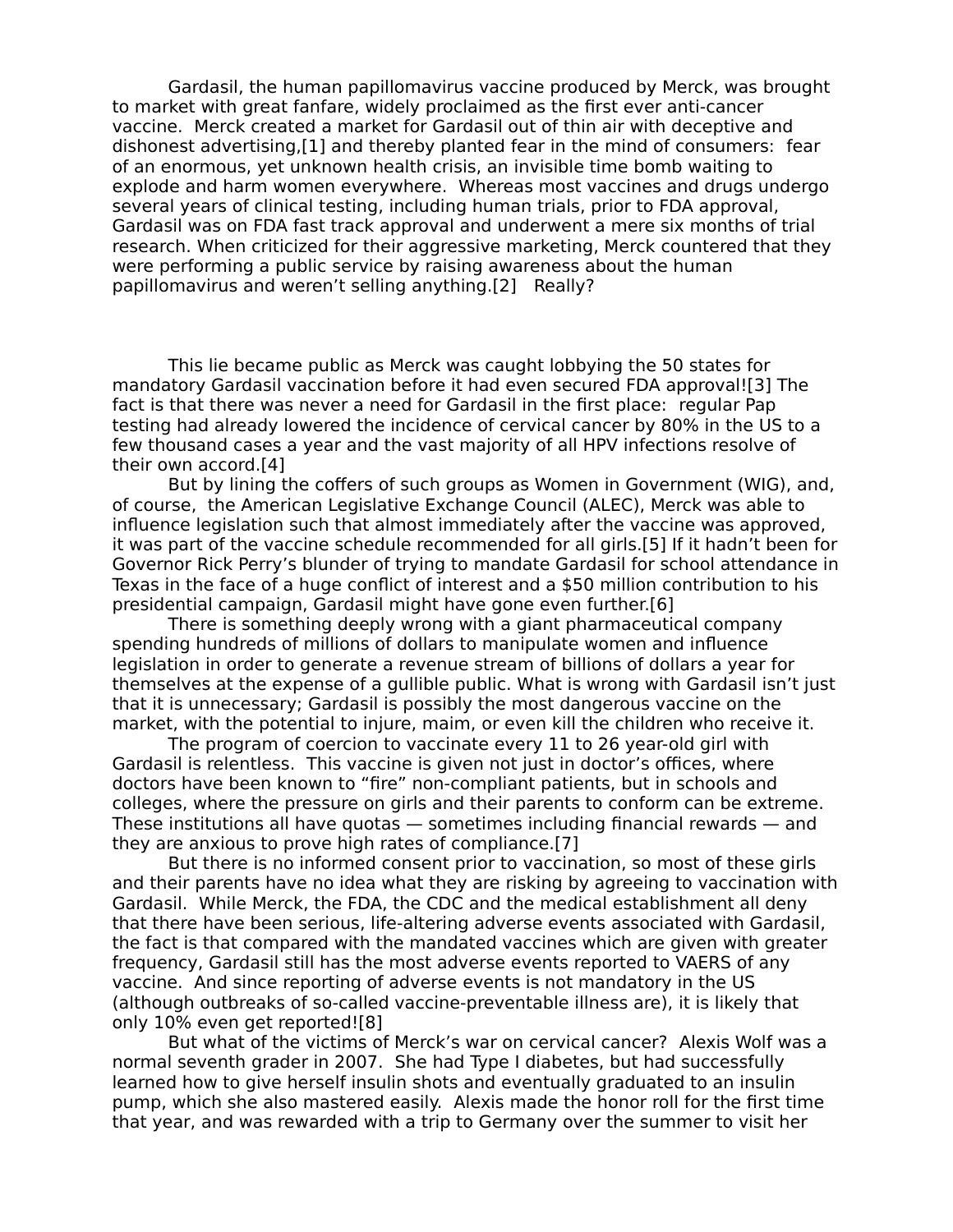grandparents. Her endocrinologist believed that the diabetes was under control and felt that Alexis would be perfectly capable of making the trip on her own and managing her diabetes herself. To make sure everything was in order prior to travel, Alexis' doctor recommended that she receive her first Gardasil vaccine.

The trip went well, but Alexis seemed different to her mother when she returned, perhaps a bit distant. Alexis received her second Gardasil vaccine after coming home, and shortly thereafter her personality changed entirely. For a relatively shy girl, Alexis immediately became very gregarious, hugging everyone all the time. But she also became agitated, troubled, and started having difficulty keeping food down. It reached the point where she threw up a number of times a day, which is especially dangerous for a diabetic. There began a series of appointments with many, many doctors: the GP, the endocrinologist, the cardiologist, the gastroenterologist, and numerous different diagnostic tests. But nothing they did or recommended seemed to help. Alexis was struggling to get through her days, usually carrying a bucket with her at all times just in case. She had terrible insomnia, was eating excessively, and was falling further and further behind in school.

In January 2008, Alexis received her third Gardasil shot – within 2 weeks she was in the hospital. Her behavior had worsened to the point where she was considered bipolar and she was put on a series of antipsychotic medications. Her mother didn't believe that this was a psychological problem. She knew that something else had to be wrong, knew that there had to be some medical explanation for what was going on.

After weeks and months in and out of different hospitals with no improvement and her condition growing more desperate, Alexis at long last was seen by a doctor who recognized that she was having seizures – something all the previous doctors had overlooked. This led to more tests – EEGs, MRI imaging, and spinal taps — and finally a conclusion that seemed to make sense: encephalitis, traumatic brain injury, and seizure disorder. But why? Alexis' mother had an additional conclusion which was so crystal clear in hindsight – her daughter was normal before she received the Gardasil vaccine and had worsened with each one. The Gardasil vaccine had left Alexis with brain damage.

We spoke with Tracy Wolf, Alexis' mother, about their ordeal. While maintaining a cheerful optimism, Tracy admitted that she could never have foreseen how their lives would change completely. After Alexis' seizure disorder was identified and she was put on anti-seizure medication, her physical symptoms improved to a certain extent, but she was completely altered. Alexis has deteriorated from being a normal child to one who is only functioning at a fourth grade level. Forced to enter Special Education instead of rejoining her previous class, Alexis became enormously frustrated and school became an ordeal for everyone.

Since Alexis turned 18, Tracy finally gave up and pulled her out of school, realizing that it really could not offer Alexis anything but misery. The stress on their family has been enormous. The pressure caused the Wolfs' marriage to dissolve, and Tracy is now raising both their daughters by herself, with their father living in a different state. Alexis needs almost constant supervision, and Tracy can only leave her alone for short periods of time. They have applied for special services that could possibly be helpful, but the waiting list is long. Alexis doesn't understand why things are so different, why her little sister is learning to drive but she can't.[9]

Unlike with other types of injuries, a vaccine victim cannot simply sue the company responsible for the problem. Since 1986, all cases of vaccine injury must be brought to the Office of Special Master at the US Court of Federal Claims, commonly called the vaccine court. This court was established to create a non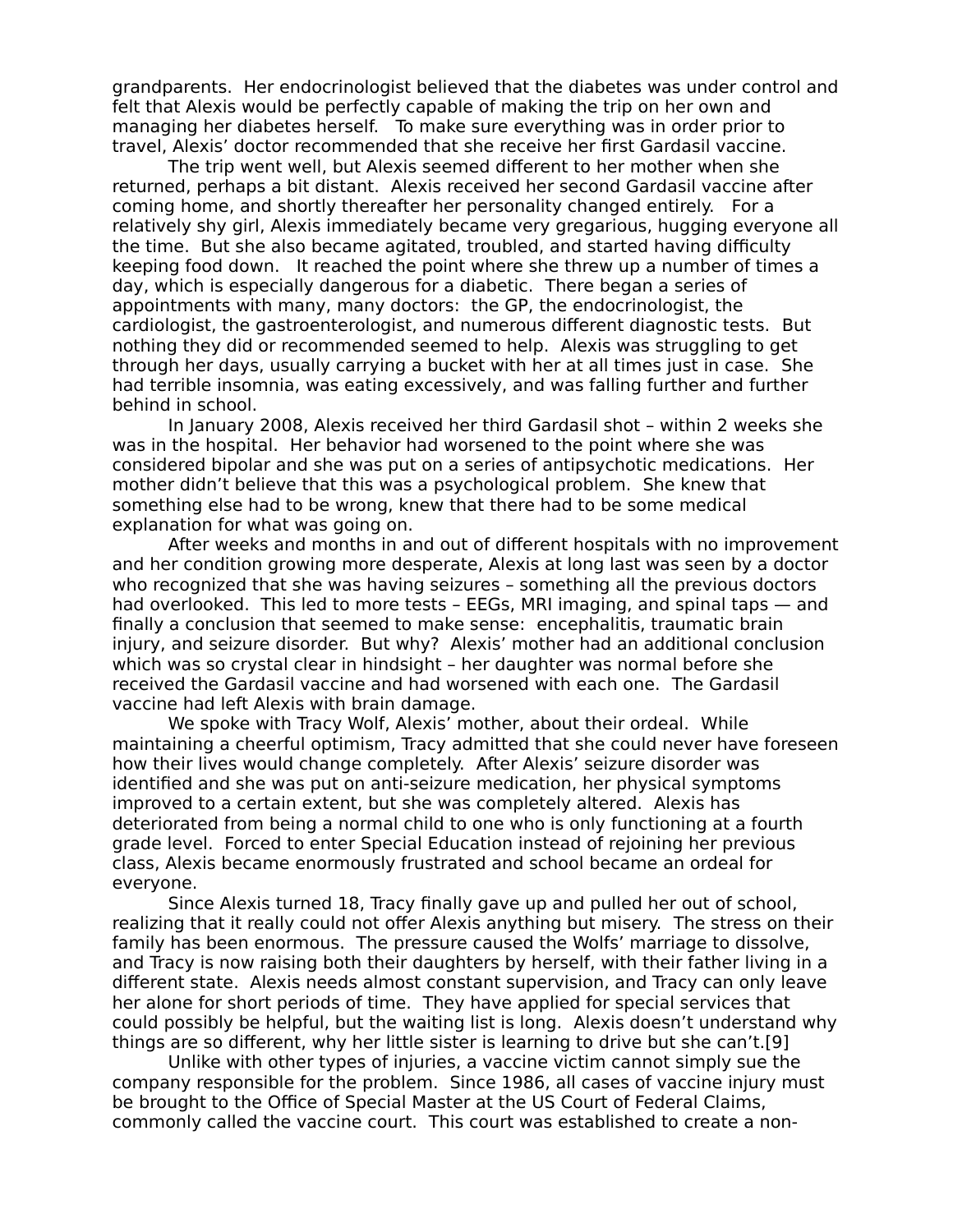adversarial situation in which children injured by vaccines could receive compensation. But the Department of Health and Human Services has completely distorted the intent of this legislation, and turned it into a highly adversarial proceeding. Injuries listed on a table are supposed to be automatically compensated, but they have removed a lot of injuries from the table over the years, and have listed new vaccines, such as Gardasil, with no specific injuries attributable to the vaccine. So the burden is on the victim to prove causation because there is no presumption of any injury.

In conversation with William Ronan, a lawyer retained by Alexis' family, he shared that his law firm currently is handling 12 – 15 Gardasil cases that are being evaluated and another 6 cases already filed in the vaccine court. Interestingly, out of all the types of Gardasil-related injuries, the cases Ronan represents all fall into two main categories: autoimmune and neurological. When the injuries are neurological, doctors frequently can't put their finger on what is wrong, and end up sending the girls to a psychiatrist.

Ronan maintains that it is impossible for all of these girls suddenly to have developed mental problems or simply to be imagining that they have been harmed since receiving the Gardasil vaccine. While not anti-vaccine himself, he has seen too many girls have serious adverse reactions to Gardasil. He runs a two-person law firm in Kansas City, and without advertising, has received at least 20 to 30 calls regarding Gardasil injuries. Ronan believes his experience is just the tip of the iceberg — anyone actually advertising legal services for Gardasil victims would be inundated with a huge number of cases.

The work is slow-going. Evidence of harm caused by vaccines is crucial, but there aren't a lot of published medical studies about safety to back up this claim. Those that exist are funded by the manufacturer and tend to be overly favorable. Possibly the strongest argument against Merck, according to Ronan, is their failure to warn girls of the risk involved when getting the Gardasil vaccine. Merck clearly knew that this drug could cause neurological dysfunction, yet did not adequately address this in the product insert. Also, it is well known that girls who already have an HPV infection are more likely to be harmed by the vaccine, but the manufacture does not make this clear and does not recommend testing. Ronan summed up his view of vaccinating young girls with Gardasil:

"The real issue is: what is the benefit of this vaccine? Do the benefits outweigh the risks? There is a risk of a seizure disorder or an autoimmune disorder versus the benefit that it might reduce cervical cancer. But Gardasil doesn't eliminate the need for regular Pap testing, which is already safe, and there isn't good evidence that it prevents cervical cancer. In evaluating risk and benefit, when all the facts are known it becomes a pretty easy decision – the vaccine is more dangerous than any benefit. Unfortunately, medical professionals tend to read and listen to information provided by the manufacturers, which doesn't adequately present the risks involved, so they actually aren't sufficiently informed to advise their patients."

Ronan's own daughter had to fight off an aggressive attempt by her doctor to get the Gardasil vaccine, so he understands the pressure that girls are under to just go along instead of asking questions.[10]

We interviewed Dr. Meryl Nass, board certified internal medicine practitioner and vaccine specialist, who agrees that Gardasil was rushed to market without adequate safety testing. Three years after approval for girls, the company likewise received approval to vaccinate boys age 9 and above with no new studies and very little data to justify this action. Regarding Gardasil's adverse effects, Dr. Nass said,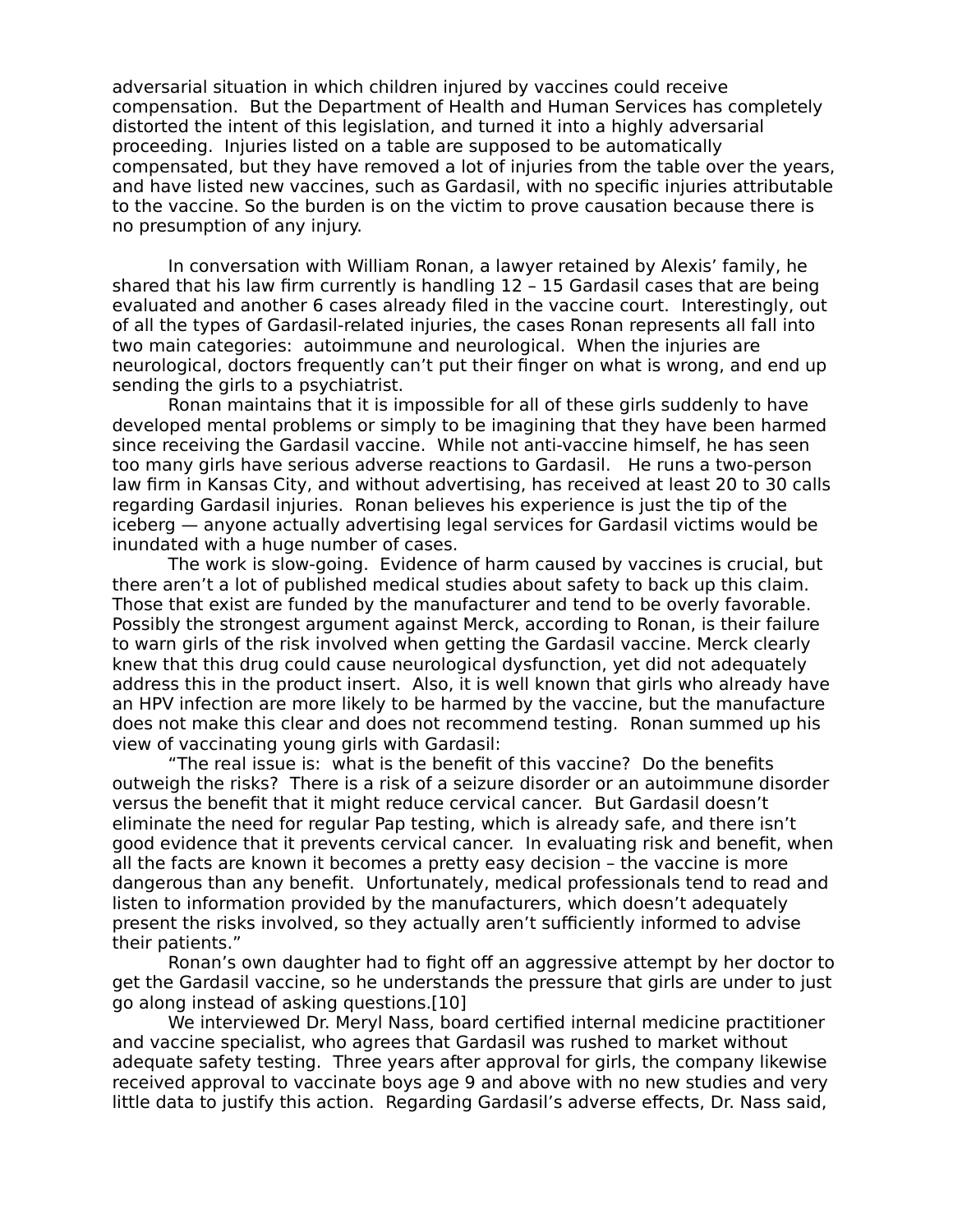"Children don't usually die suddenly when they are healthy but there are certainly lots of teenage girls who have died relatively suddenly after Gardasil or developed severe neurologic reactions. Therefore, if you are going to try to balance safety and efficacy when you prescribe something like a vaccine, you have to know how effective it's going to be. Does this really prevent cervical cancer in young women? And does it prevent it in women who have already been exposed to these viruses? … So I don't know how other doctors prescribe something like Gardasil … Basically, they make an assumption that since the FDA has licensed it … the manufacturer would only market something that's safe, doctors go ahead and prescribe. And what they may not be aware of is that it is extremely hard to link a side effect to a vaccine, for many reasons. Getting a judgment against a manufacturer is very difficult and it has become more difficult due to some recent litigation that reduced manufacturer liability for vaccines in general."[11]

Gardasil's doctrine is already so entrenched after only six years that it is a formidable task to challenge the official story that this vaccine is safe and effective, because the truth is too unsettling. The remarkable claims of Gardasil's benefits to women in the war on cancer are full of holes and not supported by the science, even that science funded by Merck itself. It is important to deconstruct the falsehoods and half-truths that masquerade as facts about Gardasil.

## **There is No Human Papillomavirus Health Crisis**

Cervical cancer in the United States has been at record lows for the past two decades. Currently only an estimated 3,600 women die of cervical cancer each year. The spectacular success in lowering the death rate from cervical cancer can be attributed to annual Pap screening – between 1955 and 1992 deaths from cervical cancer declined 74% and continue to decline annually by 4%. [12] Part of the success of Pap screening lies in the fact that cervical cancer, unlike most other cancers, is very slow growing. With screening, there is ample opportunity to catch and successfully treat cervical cancer before it gets out of hand. It would be unlikely, then, for any further treatment to improve upon this already very low rate of cervical cancer death.

When government officials and vaccine advertising make wild claims of high death rates associated with cervical cancer, according to neuroscientists Dr. Lucija Tomljenovic at the University of British Columbia, 88% of these deaths occur in developing countries without adequate Pap smear screening programs.

## **Human Papillomavirus Infection Does Not Usually Lead to Cancer**

It is estimated that virtually all women in the US experience a series of human papillomavirus infections throughout their lifetimes. What the makers of Gardasil try to hide is the well-documented fact that 90% of all HPV infections go away of their own accord within two years without causing any disease and with no treatment or intervention of any kind.[13]

#### **Gardasil Does Not Prevent Cancer**

The end point of all the efficacy studies for Gardasil was not, in fact, prevention of cancer. Researchers couldn't actually assess the development of cervical cancer following the vaccine because this process normally takes 20 to 40 years and their studies stopped after just five. So instead, Merck's scientists decided that the presence of atypical cervical cells was a valid "surrogate end point," or substitute for cancer. They used this hypothesis despite the fact that there is no evidence that the types of cervical lesions they chose as their end point would eventually lead to cancer.[14] Merck has never acknowledged that their entire premise for the efficacy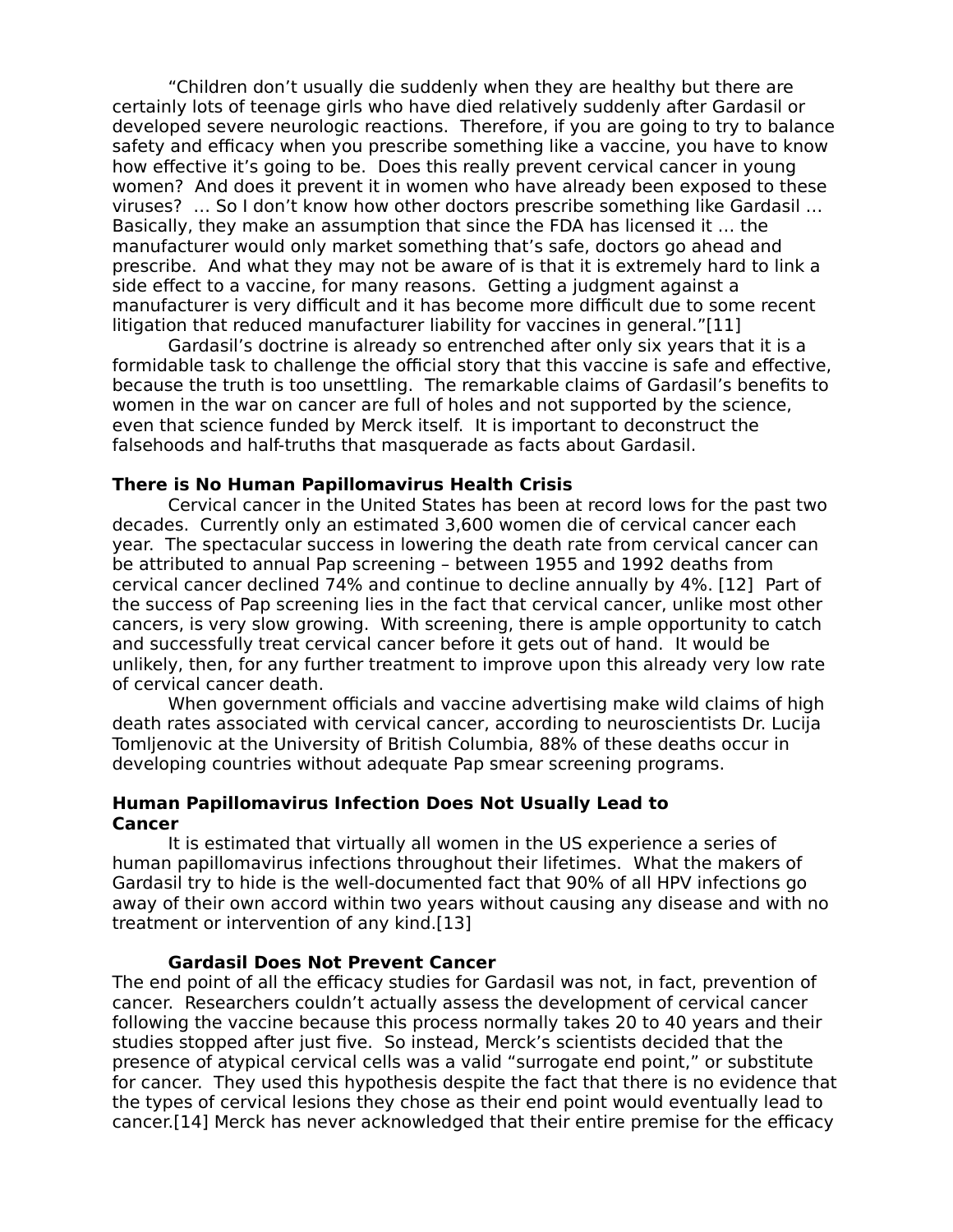of Gardasil rests on pure speculation. In fact, many if not most atypical cervical cells resolve on their own without intervention.[15]

# **Gardasil is Not 98% Effective at Preventing High Grade Cervical Lesions**

Results of Merck's efficacy study published in a 2007 article in the New England Journal of Medicine claim that Gardasil is 98% effective at preventing highgrade cervical lesions. Subsequently, Merck and the CDC have lowered that figure to 70%. But the article itself reveals that Merck manipulated the data by excluding women and girls who did not follow the exact protocol. When all women in the study were considered, vaccine efficacy dropped to 44%. But even these numbers only actually reflect cervical lesions associated with HPV 16 and 18. When Merck looked at Gardasil's ability to prevent all cervical lesions, Gardasil was only 17% effective![16] And again, their definition of "effective" rests solely on the unfounded assumption that certain types of cervical lesions turn into cancer.

More damning is Merck's own acknowledgement that in their controlled studies, a percentage of girls actually developed serious cervical lesions following Gardasil. The vaccine seemed to cause the most lesions in girls with pre-existing HPV 16 or 18 infections, but also in girls who had no pre-existing HPV infections.[17] At the very least, screening girls for HPV 16 or 18 infections would give HPV-positive girls the chance to avoid developing cervical lesions by declining the vaccine. Yet not only does Merck not recommend testing for HPV prior to vaccination with Gardasil, they have actually discouraged this practice, presumably so as not to draw attention to the danger.[18] Anything to maintain the fantasy that this is a safe and effective vaccine.

## **Gardasil Does Not Prevent Human Papillomavirus**

Gardasil is designed to prevent only 4 HPV strains: 16 and 18, which can cause cervical cancer, and 6 and 11, which can cause genital warts. However, there are 150 other types of HPVs, at least 15 of which can cause cancer, and Gardasil provides no protection against these other strains.[19][20] Does Merck's so-called consumer education ever mention any of this? Of course not. Why would you have your daughter vaccinated if you knew the protection was so limited?

## **Vaccinating Prepubescent Girls with Gardasil Will Not Protect Them Against HPV or Cervical Cancer**

Despite the sanctimonious advertising which suggests that both mothers and daughters can empower themselves through Gardasil, Merck's own studies show that the vaccine is only effective for 5 years.[21] So if your 11 year-old daughter gets the Gardasil vaccine, it will have stopped working by the time she is 16. But since Merck doesn't give out this information voluntarily, these girls and their mothers will be in the dark.

# **Gardasil Vaccination Does Not Eliminate the Need for Annual PAP Screening**

In portraying Gardasil as a treatment that will prevent 98% of cervical cancer, the strong implication is that vaccinated girls will no longer be at risk of cervical cancer at all. As we have already seen in Finland, this can lead to the false assumption that there is no longer a need for annual Pap testing. When women in Finland stopped getting Pap screens, cervical cancer increased to 4 times the incidence in only 5 years![22] This complacency about risk, started and fostered by Gardasil advertising, is also likely to lead to an actual increase in cervical cancer in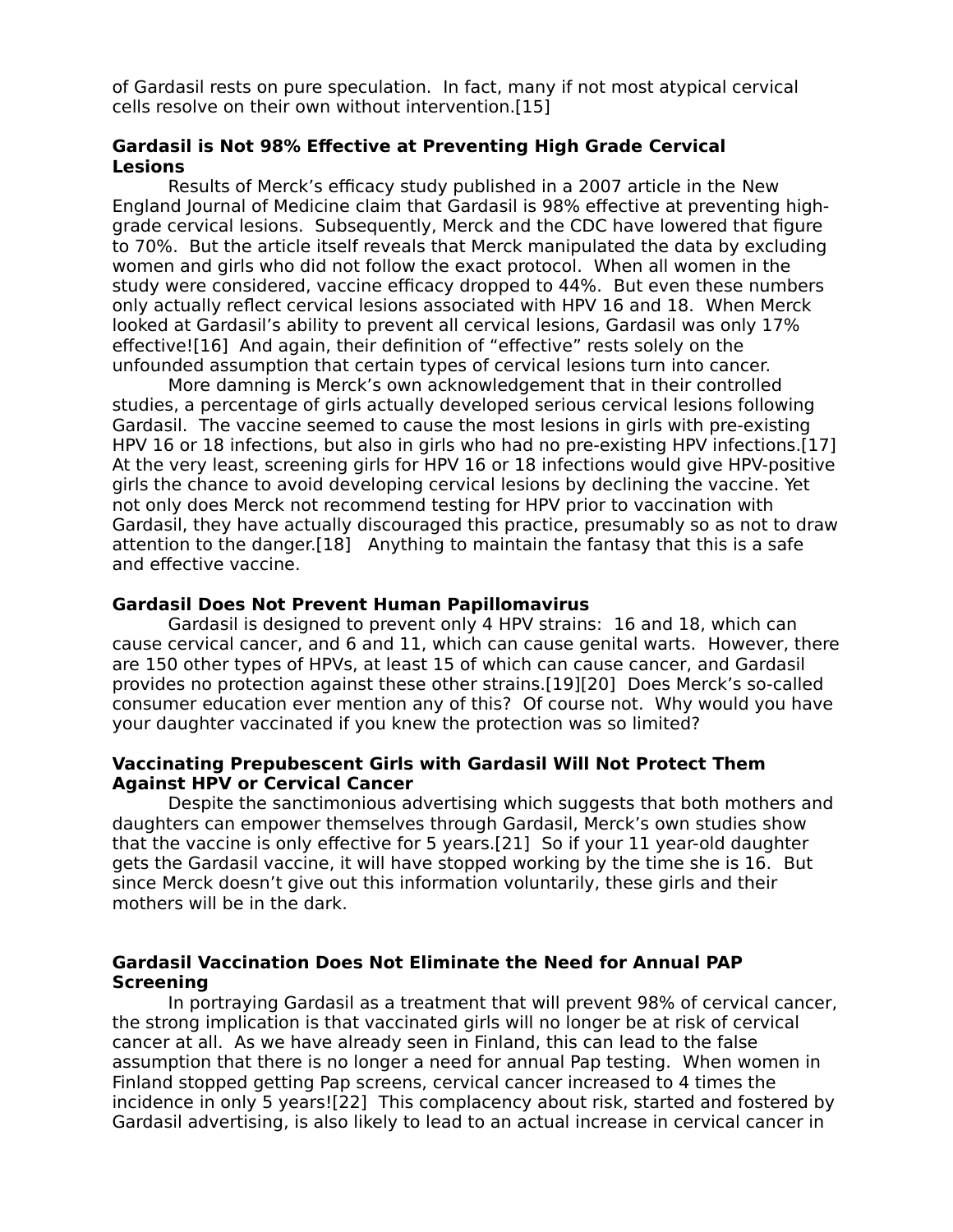the US as more females receive the vaccine and stop taking actions that have been proven to be protective.

# **There is No Evidence that Gardasil is Effective in Boys at Preventing Genital Wars and Anal Cancer**

Merck's study of HPV vaccine efficacy in males published in the New England Journal of Medicine states that Gardasil is 89% effective against genital warts and 75% effective against anal cancer. Given the fact that there are approximately 300 annual deaths from of anal/rectal cancer among men in the United States, one wonders how Merck was able to prove such a huge reduction in such a rare problem. As with the female group, external lesions substituted for actual cancer with no proof that lesions of that type actually lead to cancer at all. Yet, Merck's statistics regarding their cancer substitute penile/perianal/perineal intraepithelial neoplasia (PIN) listed in their appendix to the article show that in men who did not have HPV prior to vaccination, both the vaccinated group and the placebo group had the same number of these types of lesions, making the observed efficacy of Gardasil minus 98%! And for HPV strain 18-related genital lesions, there were actually more lesions in the vaccinated group than the placebo group. So as in the previous study, Merck's impressive numbers for the efficacy of Gardasil in men can only be attained by excluding one-quarter of the study participants. When everyone is included and all outcomes are assessed, the efficacy drops to zero![23]

# **Gardasil is Not Safe**

Most significantly, Gardasil has been associated with an unacceptable number of serious, life-altering adverse events following vaccination. According to World Health Organization data, the rate of serious adverse reactions reported to the VAERS system is 2.5 times higher than the current age-standardized death rate from cervical cancer. According to an evaluation performed by Sanevax of the 75 FDA approved vaccines, the HPV vaccines account for 60% of the entire VAERS database of adverse events. This includes 64% of all reported deaths and 65% of life threatening reactions. An additional 82% of all cases of permanent disability for women under 30 years of age is attributed to the HPV vaccines. Adverse reactions include seizures, anaphylaxis, paralysis, transverse myelitis, Lou Gehrig's disease (ALS), acute disseminated encephalomyelitis (ADEM), opsoclonus-myoclonus syndrome (uncontrollable movement of the eyes back and forth and jerking movements of the extremities), brachial neuritis, loss of vision, postural tachycardia syndrome, facial palsy, deep vein thrombosis, pulmonary embolism, chronic fatigue syndrome, blindness, pancreatitis, speech problems, short term memory loss, miscarriage, multiple sclerosis, autoimmune disorders, Guillain-Barre Syndrome, abnormal Pap smears and even cervical cancer.[24][25][26] Yes, you read that correctly – VAERS reports 62 cases of cervical cancer following vaccination with Gardasil.

Also, while Merck has not made pregnancy a contraindication for Gardasil vaccination, recent data released by VAERS reveal that Gardasil is by far the most dangerous vaccine to receive while pregnant, having caused a reported 26,000 adverse reactions in its six year existence compared to the next most dangerous vaccine frequently given to pregnant women, the flu vaccine, which has caused 200 adverse events over the past 20 years. Gardasil vaccination while pregnant has also been associated both with frequent miscarriage and a high rate of birth defects.[27] But most tragically, as of August 2012, the tally of deaths due to the HPV vaccine has reached 118. [28]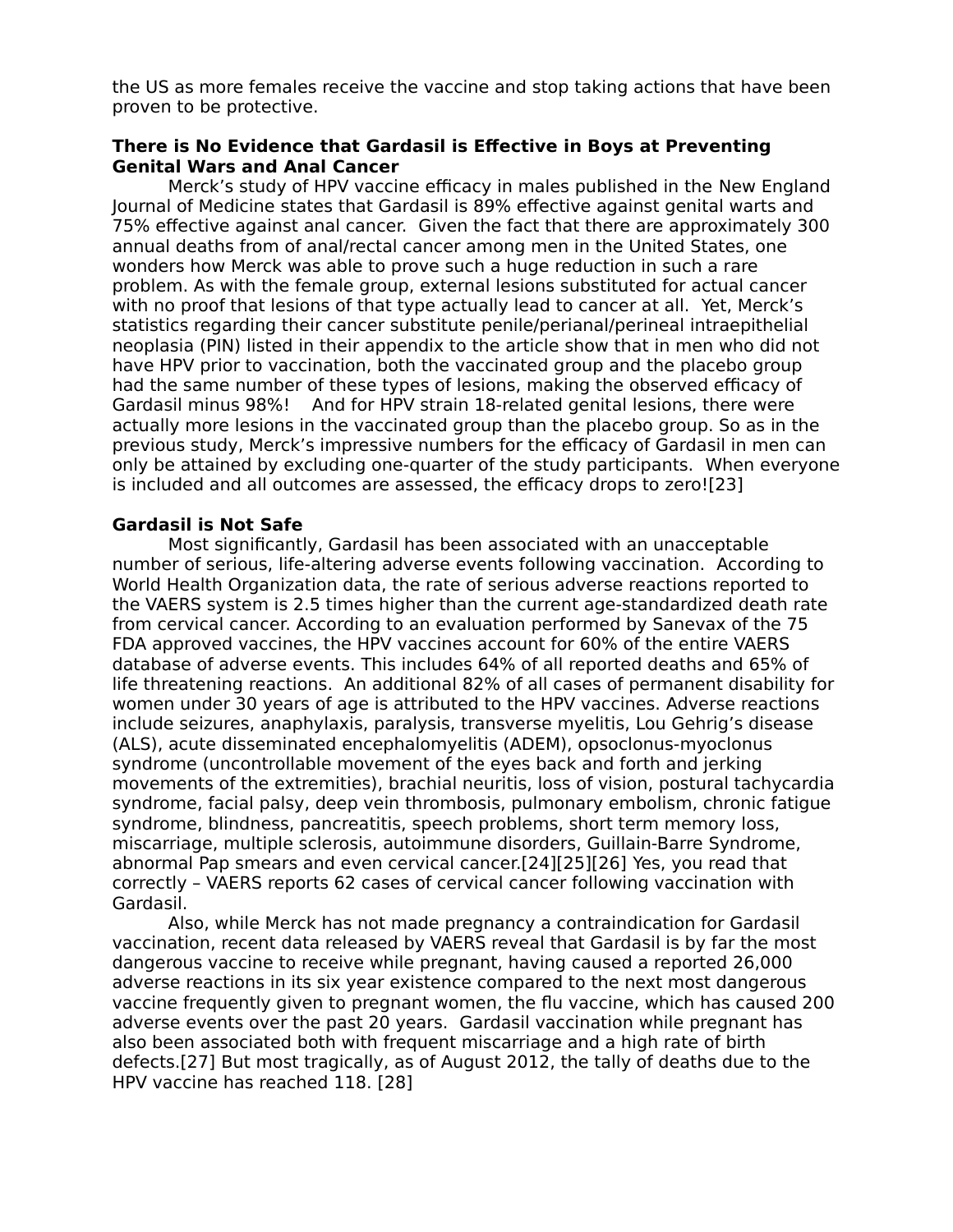# **There is Biological Evidence that Gardasil is Associated with Enchephalapathy, Autoimmune Disorders and Death**

Cindy Bevington has investigated and reported about Gardasil extensively. During a Progressive Radio Network interview, she remarked about the hundreds of emails she receives from girls, mothers and doctors around the US and other countries expressing their serious misgivings about the HPV vaccines. Often she receives requests from parents "begging" for help because their pediatricians and physicians refuse to report their daughters' adverse events as vaccine related.

By the CDC's own admission, only 10 percent of adverse events get listed on VAERS. Even this very conservative figure has been refuted by independent analyses; actual records can be as low as 1 percent of all actual negative reactions for any given vaccine. It is therefore realistic to suspect that Gardasil is associated with anywhere from hundreds of thousands to millions of adverse effects among vaccinated American girls and young women.

Starting in mid 2011, discoveries about hidden Gardasil ingredients and the biological mechanisms contributing to the high rate of adverse events went public. First, blood samples from a 13 year old girl who developed acute juvenile rheumatoid arthritis within 24 hours after receiving a Gardasil injection was analyzed. In fact, the DNA from a human papilloma virus infection will reside in the bloodstream only for a very short period of time. What was so alarming in this case is that the girl's blood was drawn two years after vaccination. The head researcher, Dr. Sin Hang Lee in Connecticut, discovered the presence of HPV DNA. However, what was more startling is that this was no ordinary DNA from a wild or clinical HPV strain. Instead this was genetically engineered HPV DNA that was designed to firmly attach to the vaccine's aluminum adjuvant, contrary to Merck's own package insert stating "No viral DNAs in the vaccine"—which Merck promptly removed after Dr. Lee went public with his finding. According to Dr. Lee, "based on medical literature and some of the FDA/Merck's own publications, adventitious (coming from an outside source) DNA in an injectable protein-based vaccine may increase the risk of autoimmune disorders and gene mutation which may lead to malignancies." In short, boys and girls receiving Gardasil are being injected with a biohazardous weapon.

The controversy over the safety of Gardasil took a major turn in 2012 when parents of two unrelated teenage girls, who believed their daughters died from the HPV vaccine, had the coroners send brain tissue samples sent to Drs. Chris Shaw and Lucjia Tomljenovic at the University of British Columbia's Neural Dynamics Research Group for investigation. Neither of the girls had a history of previous medical conditions or drug use. One was a 14 year old Caucasian Canadian and the other a 15 year old New Zealander of Maori decent. The only thing held in common was that both had received Gardasil. Prior autopsy analyses showed no signs of brain inflammation that could contribute to their sudden neurological death.

The University of British Columbia's findings, published in the journal Pharmaceutical Regulatory Affairs, were shocking. In all the brain tissue specimens provided to the researchers, it was discovered that the vaccine's HPV16- L1 antigen, from the HPV virus, had penetrated the blood brain barrier of the teenagers, thereby triggering an autoimmune reaction that affected the brain's cerebral vasculature and led to brain blood vessel hemorrhaging. In other words, the antigens contained in the vaccine crossed over into the brain tissue, signaling the immune system to actually target the brain's blood vessels for destruction. These two cases of autoimmune vasculitis offer clear neurobiological evidence to explain why there have been so many deaths, permanent neurological disabilities, incidences of seizure and loss consciousness and encephalopathy due to Gardasil.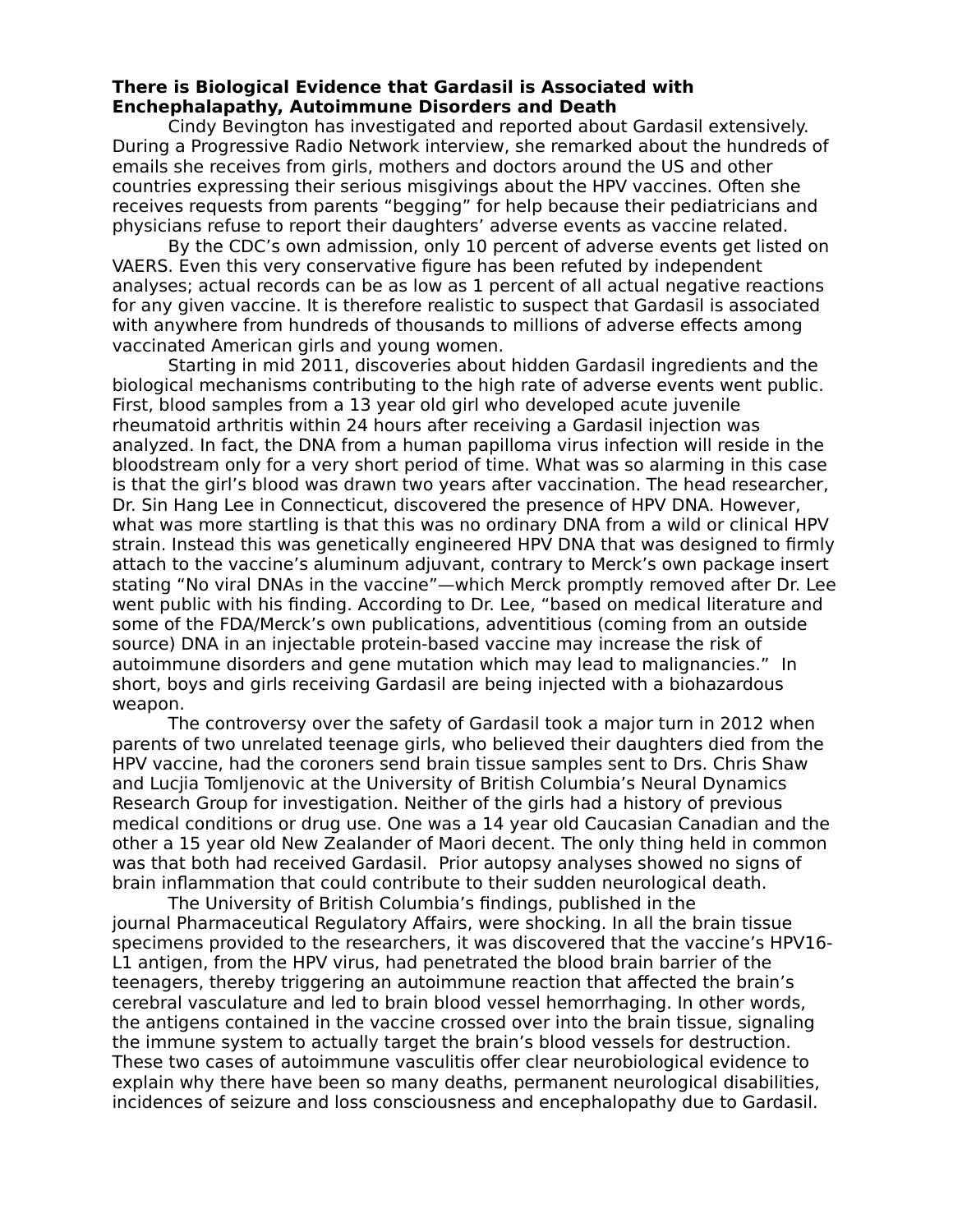After discovering a biological association between the HPV antigen in the vaccine and encephalopathic conditions that most likely caused the girls' sudden death, Dr. Tomljenovic wrote to British medical authorities about her findings. The letter response she received back was appalling; it stated that the health officials in the UK had already made up their minds about HPV vaccine safety and no research could be provided that would cause them to reconsider their views.

## **Gardasil is Not Safe in Pregnant Women**

Dr. Suzanne Garland at the Royal Women's Hospital in Melbourne published a study in a 2009 issue of Obstetrics and Gynecology showing a "higher rate of congenital abnormalities in infants were noted in pregnant women who received the vaccine." A second study, according to Christina England, found slightly higher fetal deaths and rare cases of central nervous system malformations and neural tube defects in vaccinated pregnant women. Such studies confirm the seriously flawed nature of the clinical trials conducted by Merck on Gardasil. They also speak to the dangerous conflicts of interest present in the FDA's approval process in which the agency receives millions of dollars from the pharmaceutical cartel to expedite vaccine and drug launches despite having limited data on their efficacy and safety.

### **Conclusions**

From the start, a vaccine against the human papillomavirus was completely unnecessary. Aside from the unreasonable health risks that come with this vaccine, Gardasil is also the most expensive recommended vaccine on the market at \$120 – \$150 per injection and three required doses. If this vaccine becomes mandated for school attendance, how are underprivileged people and the uninsured to come up with the money? And as funding for government programs dries up, does it make any sense to allocate state health care dollars to vaccinate Medicaid-eligible girls with Gardasil instead of using the money for something that actually might be of benefit?

Since the ACIP arm of the FDA already approved Gardasil in 2007 for inclusion in the Vaccination for Children (VFC) program, which provides free immunizations to about 40-45% of children in the US due to their low income status, Merck's siphoning off of money from other health priorities is poised to become a reality. Vaccination of every 11 and 12 year old girl in the US with three doses of Gardasil in order to attend school would cost \$1.5 billion. To vaccinate these girls for a lifetime, once word gets out that the vaccine is only effective for five years, would cost \$7.7 billion.[29] Will there be any money left over for anything else, like Pap screening for poor women? Does this really seem like a good use of limited resources? Only to Merck and its well-compensated allies.

In the US and the UK, the health agencies are ruled and dictated by the drug makers. Merck, Pfizer and a handful of other pharmaceutical firms are the CDC and FDA and vice versa. If we wish to find more accurate official views and policies regarding the HPV vaccines, we must look at other nations that care more about the public health of their populations rather than the revenues of private corporations. Today there is a growing concern among many nations' health ministries and physicians about the serious health risks associated with these vaccines. Even an extremely pro-medical technology country such as Israel is becoming alarmed at the rising number of HPV vaccine injuries in teenage girls. Israel is reviewing the evidence for a cessation of HPV vaccination. India banned the HPV vaccine due to vaccine-related deaths.[30] France no longer permits advertising for Gardasil or Cervarix [31]; there is also a French potential law suit is underway against the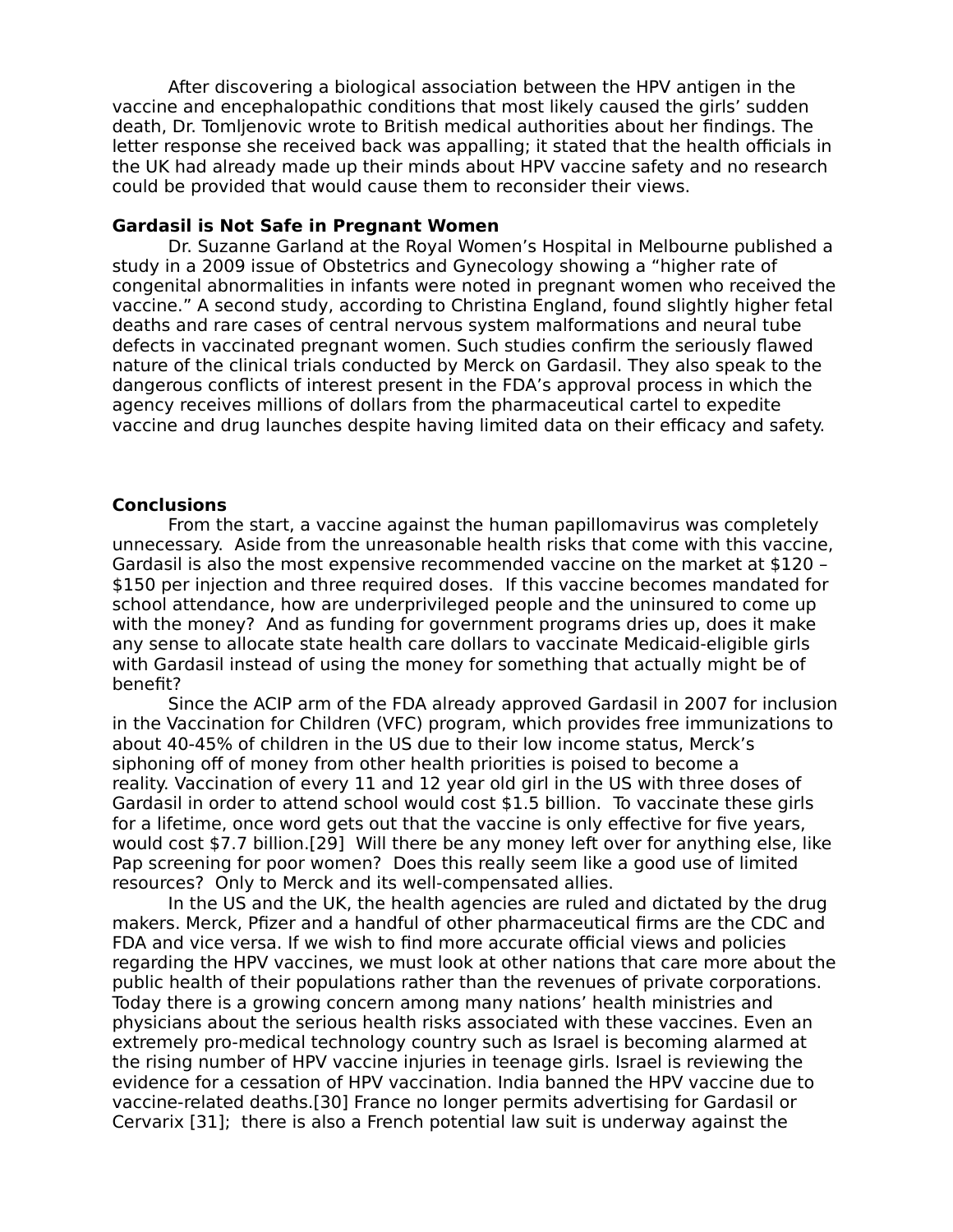makers of Gardasil to accuse the company of manslaughter for the deaths over 30 girls. A landmark ruling in Japan was reached in April of this year with the government no longer recommending the HPV vaccine program. The press conferences and debates were even televised. Rather than being mandated, the choice to vaccinate or not is left strictly to the individual, as all vaccines should be.

So why hasn't the FDA, the CDC, the American Academy of Pediatrics, or Merck itself responded to the VAERS reports that Gardasil is not a safe vaccine? The argument, which is the same defense used by all the drug companies and government agencies against any adverse reaction to any vaccine, is that since the VAERS system uses voluntary, passive reporting, it does not prove that a sudden health problem – or even death — occurring after vaccination was in fact caused by the vaccine.

The only causal relationships acceptable to the powers that be are those that result from scientific studies. But these are often unacceptable to the rest of us since the majority of these studies are funded by the pharmaceutical companies themselves. So the fix is in. What can any injured child or concerned parent do in the face of this hard line – should they be required to set up their own scientific study? Obviously, neither Merck nor our government are willing to spend money to prove that Gardasil is dangerous – it is much simpler and infinitely more lucrative to just ignore the allegations and try to portray the victims as conspiratorial whiners.

Instead we get studies published in peer-reviewed journals such as, "HPV Immunization in Adolescent and Young Adults: a Cohort Study to Illustrate What Events Might be Mistaken for Adverse Reactions,"[32] from a lead author who received funding from Sanofi Pasteur (which partners with Merck for vaccines outside of the US) and GlaxoSmithKline (makers of the HPV vaccine Cervarix), while the other two authors received support from both Merck and GlaxoSmithKline. Sounds like objective science, right? Remember, Merck is the same company that intentionally kept the cardiac risks associated with Vioxx secret while aggressively advertising the product directly to consumers. The same company that so effectively fabricated a supposedly peer-reviewed journal to support Vioxx that even doctors couldn't tell it wasn't real – The Australasian Journal of Bone and Joint Medicine.[33] Merck let 60,000 Americans die from Vioxx-related heart attacks before finally pulling the drug from the market when they could no longer deny the truth, and cold-bloodedly set aside \$1.6 billion with the intention of fighting every claim for damages.

The CDC and the FDA maintain that Gardasil is an important cervical cancer prevention tool that could protect the health of millions of women. But the facts show that the opposite is true. In point of fact, Gardasil vaccination is not justified by the health "benefits" nor is it even economically feasible. Nevertheless, the lure of huge profits appears to cloud the thinking of everyone in a position to say no to the promotion of Gardasil. It is up to us, the victims, the parents, and the concerned friends and neighbors to get the message out to as many people as we can. We must flood our legislators with notice that this vaccine is dangerous, should not be given to anyone, and at the very least, should not be mandated for school attendance.

Tracy Wolf carries enormous guilt, blaming herself for ever agreeing to let Alexis get the Gardasil vaccine. She believed she was doing the right thing; doing what Alexis' doctors had recommended. It was too late when she realized that the doctors really didn't know any more about this vaccine than she did. Tracy is now an advocate for informed consent. She tries to share her story with anyone who will listen to prevent this type of injury from happening to anyone else's daughter. To all parents being asked to vaccinate their daughters – or even sons – with Gardasil, Tracy has this to say: "Please do your homework. Please educate yourself about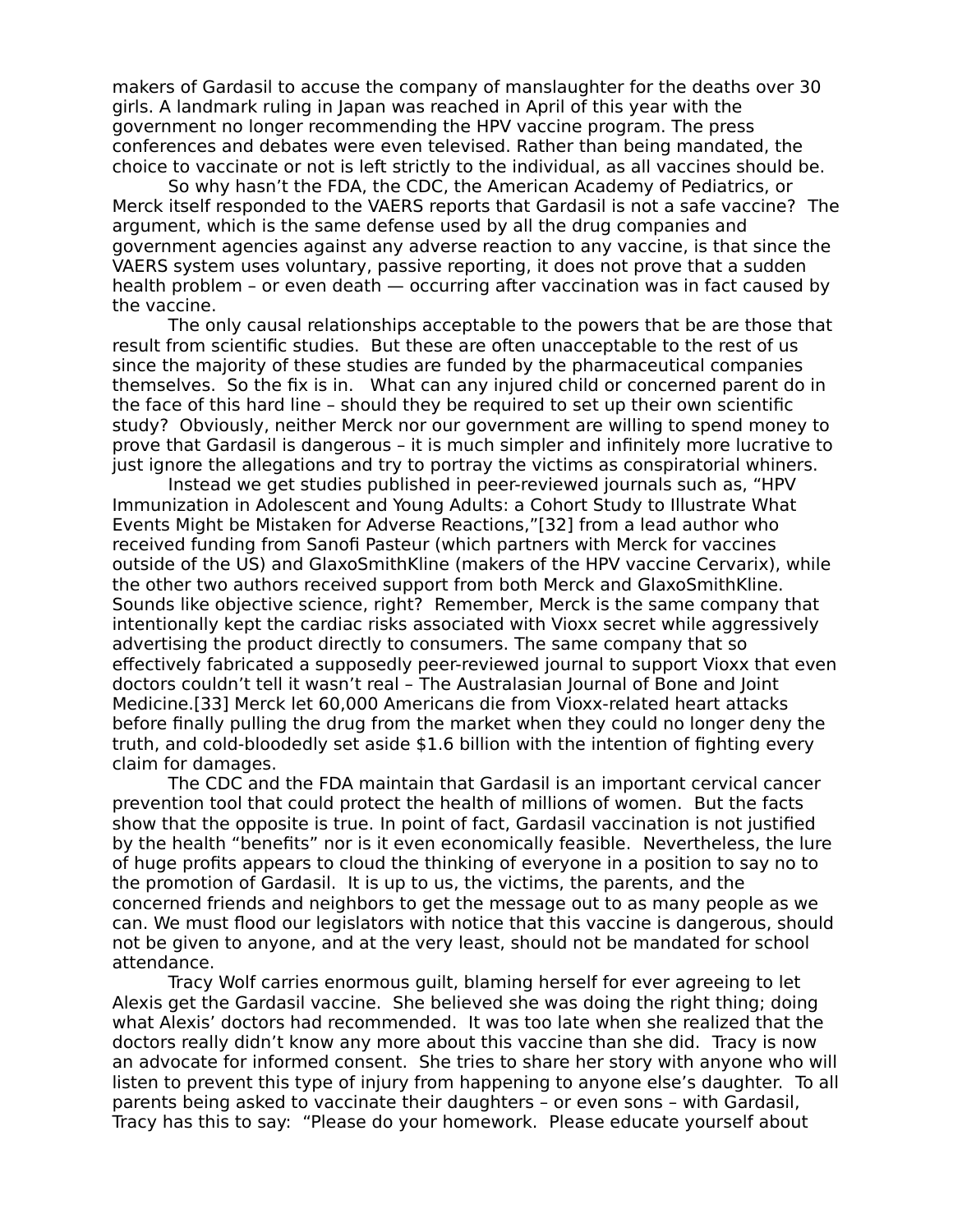the risks of this vaccine. The risk of cervical cancer is so low and the success of regular Pap testing has been so great that there really is no need for this vaccine at all. There is no going back once your child has brain damage."

Sources:

1 Herskovits B, Brand of the Year, February 1, 2007, Pharmaceutical Executive Magazine, [http://pharamexec.findpharma.com/pharmexec/Articles/Brahd-of-the-](http://pharamexec.findpharma.com/pharmexec/Articles/Brahd-of-the-Year/ArticleStandard/Article/detal/401664)[Year/ArticleStandard/Article/detal/401664,](http://pharamexec.findpharma.com/pharmexec/Articles/Brahd-of-the-Year/ArticleStandard/Article/detal/401664) accessed December 26, 2011.

2 Zimm A and Blum J, Merck Promotes Cervical Cancer Shot by Publicizing Viral Cause, Bloomberg, May 26, 2006, [http://www.bloomberg.com/apps/news?](http://www.bloomberg.com/apps/news?pid=2107001&sid=amVj.y3Eynz8) [pid=2107001&sid=amVj.y3Eynz8,](http://www.bloomberg.com/apps/news?pid=2107001&sid=amVj.y3Eynz8) accessed December 27, 2011.

3 Pettypiece S and Zimm A, Merck Stops Campaign to Mandate Gardasil Vaccine Use,Bloomberg, February 20, 2007, [http://www.bloomberg.com/apps/news?](http://www.bloomberg.com/apps/news?pid=2107001&sid=atbGQuDYx7_c) [pid=2107001&sid=atbGQuDYx7\\_c.](http://www.bloomberg.com/apps/news?pid=2107001&sid=atbGQuDYx7_c) accessed December 30, 2011.

4 Bevington C, Researcher, Diane Harper, Blasts Gardasil HPV Marketing, Off The Radar, [http://offtheradar.co.nz/vaccines/53-researcher-diane-harper-blasts-gardasil-hpv](http://offtheradar.co.nz/vaccines/53-researcher-diane-harper-blasts-gardasil-hpv-marketing.html)[marketing.html,](http://offtheradar.co.nz/vaccines/53-researcher-diane-harper-blasts-gardasil-hpv-marketing.html) accessed September 15, 2011.

5 Siers-Poisson J, The Politics and PR of Cervical Cancer, Part III: Women in Government, Merck's Trojan Horse, PR Watch, July 18, 2007, [http://prwatch.org/node/6232,](http://prwatch.org/node/6232) accessed 12/27/11.

6 Siers-Poisson J, The Politics and PR of Cervical Cancer, Part III: Women in Government, Merck's Trojan Horse, PR Watch, July 18, 2007, [http://prwatch.org/node/6232,](http://prwatch.org/node/6232) accessed 12/27/11.

7 Levatin J, Why Do Doctors Push Vaccines? Tenpenny Integrative Health Center, December 24, 2011, [http://tenpennyimc.com/category/vaccines/,](http://tenpennyimc.com/category/vaccines/) accessed January 3, 2011.

8 Tomljenovic L and Shaw CA, Human Papillomavirus (HPV) Vaccine Policy and Evidence-Based Medicine: Are They at Odds? Annals of Medicine Dec 22,2011; [http://informahealthcare.com/doi/abs/10.3109/07853890.2011.645353,](http://informahealthcare.com/doi/abs/10.3109/07853890.2011.645353) accessed December 23, 2011.

9 Interview with Tracy Wolf, January 3, 2012

Interview with William Ronan, January 5, 2012

Interview with Meryl Nass, January 5, 2012

Bevington C, Researcher, Diane Harper, Blasts Gardasil HPV Marketing, Off The Radar, [http://offtheradar.co.nz/vaccines/53-researcher-diane-harper-blasts-gardasil-hpv](http://offtheradar.co.nz/vaccines/53-researcher-diane-harper-blasts-gardasil-hpv-marketing.html)[marketing.html,](http://offtheradar.co.nz/vaccines/53-researcher-diane-harper-blasts-gardasil-hpv-marketing.html) accessed September 15, 2011.

Cervical Cancer, American Cancer Society, Cancer.org/cancer/cervical cancer/detailed guide [http://www.cancer.org/Cancer/CervicalCancer/DetailedGuide/index,](http://www.cancer.org/Cancer/CervicalCancer/DetailedGuide/index) accessed October 15, 2011.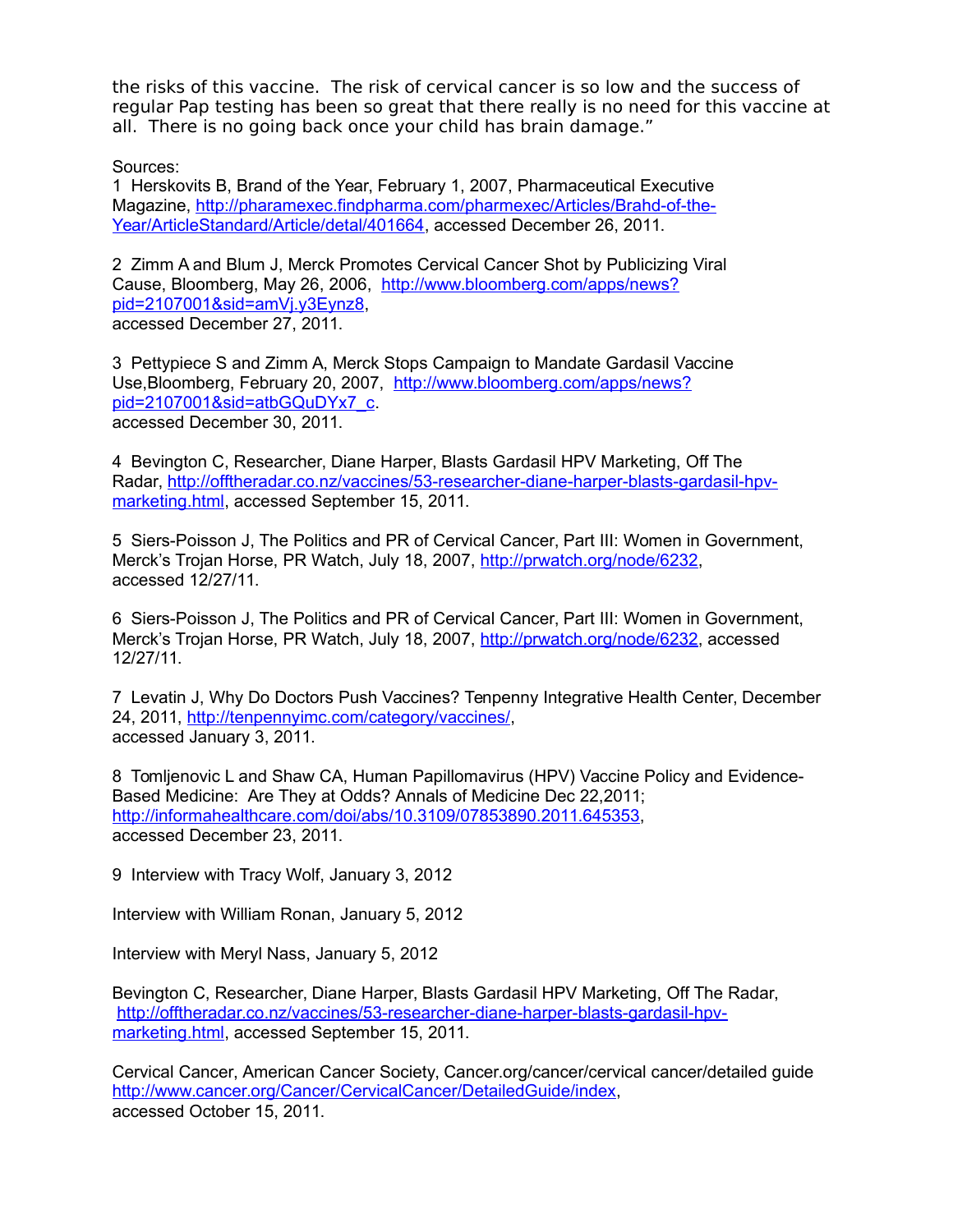Rothman SM and Rothman DJ, Marketing HPV Vaccine: Implications for Adolescent Health and Medical Professionalism, JAMA 2009, 302(7); 781-786.

Tomljenovic L and Shaw CA, Human Papillomavirus (HPV) Vaccine Policy and Evidence-Based Medicine: Are They at Odds? Annals of Medicine Dec 22, 2011; [http://informahealthcare.com/doi/abs/10.3109/07853890.2011.645353,](http://informahealthcare.com/doi/abs/10.3109/07853890.2011.645353) accessed December 23, 2011.

Lenzer J, Should Boys be Given the HPV Vaccine? The Science is Weaker than the Marketing, Discover Magazine, November 14, 2011.

Tomljenovic L and Shaw CA, Human Papillomavirus (HPV) Vaccine Policy and Evidence-Based Medicine: Are They at Odds? Annals of Medicine Dec 22, 2011; [http://informahealthcare.com/doi/abs/10.3109/07853890.2011.645353,](http://informahealthcare.com/doi/abs/10.3109/07853890.2011.645353) accessed December 23, 2011.

Erickson N, Dr. Sin Hang Lee: A case study in ethics don't pay, Sane Vax Inc, [http://sanevax.org/dr-sin-hang-lee-a-case-study-in-ethics-don%E2%80%99t-pay/,](http://sanevax.org/dr-sin-hang-lee-a-case-study-in-ethics-don%E2%80%99t-pay/) accessed October 15, 2011.

Human Papillomaviruses and Cancer, National Cancer Institute, September 7, 2011 [http://www.cancer.gov/cancertopics/factsheet/Risk/HPV/print,](http://www.cancer.gov/cancertopics/factsheet/Risk/HPV/print) accessed January 3, 2012.

Haug CJ, Human Papillomavirus Vaccination – Reasons for Caution, New England Journal of Medicine, August 21, 2008, 359; 861-862.

Tomljenovic L and Shaw CA, Human Papillomavirus (HPV) Vaccine Policy and Evidence-Based Medicine: Are They at Odds? Annals of Medicine December 22, 2011; [http://informahealthcare.com/doi/abs/10.3109/07853890.2011.645353,](http://informahealthcare.com/doi/abs/10.3109/07853890.2011.645353) accessed December 23, 2011.

Ibid.

Lenzer J, Should Boys be Given the HPV Vaccine? The Science is Weaker than the Marketing, Discover Magazine, November 14, 2011. Examining the FDA's HPV Vaccine Records, Judicial Watch Special Report, June30,08 [http://www.judicialwatch.org/documents/2008/JWReportFDAhpvVaccineRecords.pdf,](http://www.judicialwatch.org/documents/2008/JWReportFDAhpvVaccineRecords.pdf) accessed September 16, 2011.

VAERS – Vaccine Adverse Event Reporting System. [http://vaers.hhs.gov/index,](http://vaers.hhs.gov/index) accessed October 14, 2011.

Gardasil May Be Causing the Cancer It Pretends to Prevent." Gaia Health. N.p., 28June2012. Web. 22Mar2013. [http://gaia-health.com/gaia-blog/2012-06-28/gardasil-may-be-causing-the](http://gaia-health.com/gaia-blog/2012-06-28/gardasil-may-be-causing-the-cancer-it-pretends-to-prevent/)[cancer-it-pretends-to-prevent/](http://gaia-health.com/gaia-blog/2012-06-28/gardasil-may-be-causing-the-cancer-it-pretends-to-prevent/)

Rubin S, Blog Entry for October 2011, National Vaccine Information Center, posted December 29, 2011, [http://medalerts.org/analysis/archives/394,](http://medalerts.org/analysis/archives/394) accessed December 30, 2011.

Shilhavy, Brian. "Merck Now Bribing College Girls to Complete Gardasil Vaccine | Health Impact News." [http://healthimpactnews.com/2013/merck-now-bribing-college-girls-to-complete](http://healthimpactnews.com/2013/merck-now-bribing-college-girls-to-complete-gardasil-vaccine/N.p)[gardasil-vaccine/N.p.](http://healthimpactnews.com/2013/merck-now-bribing-college-girls-to-complete-gardasil-vaccine/N.p), 28 Feb. 2013. Web. 25 Mar. 2013. .